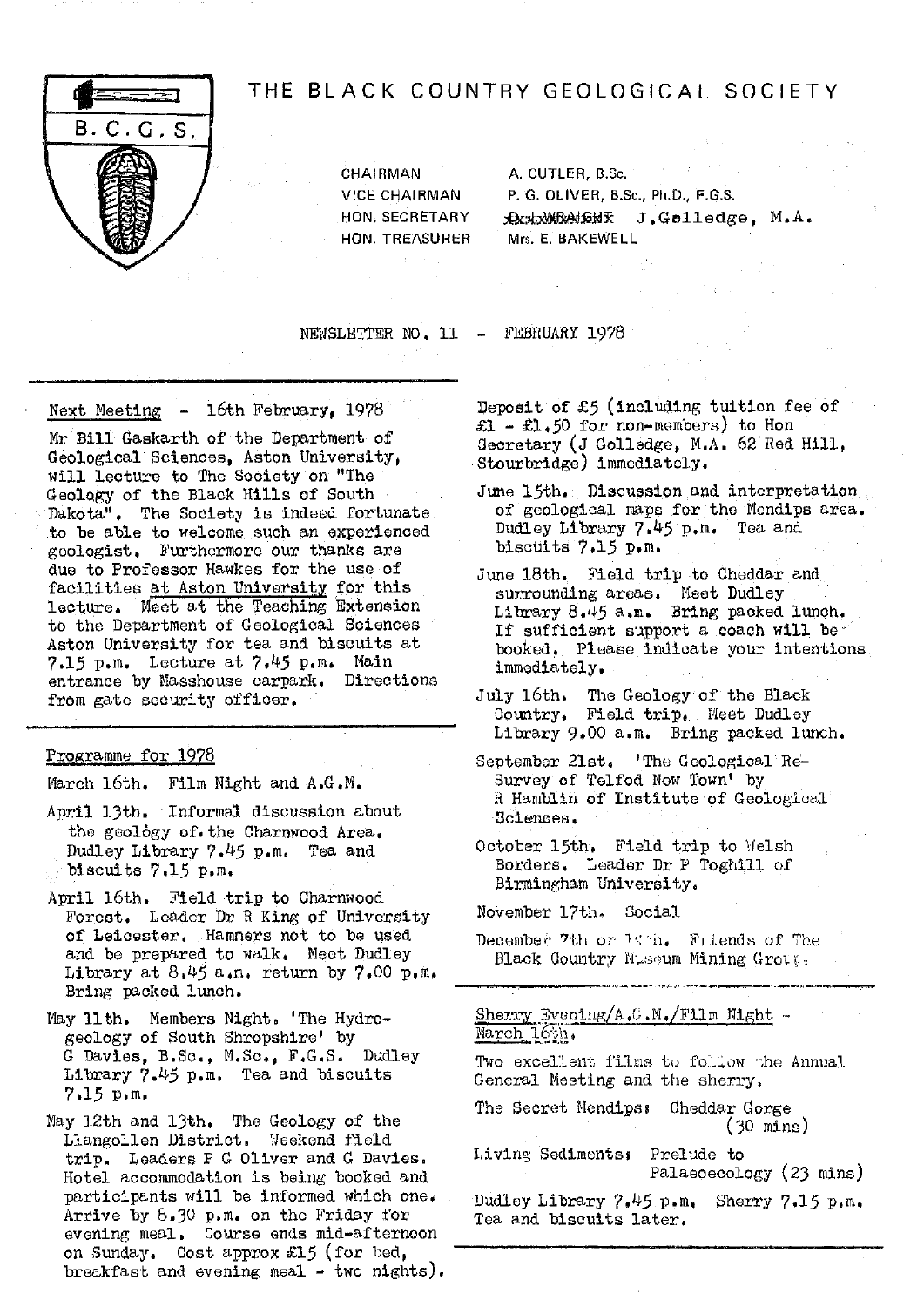#### Associate Membership

Sutton Coldficld College of Further Education has joined the Society. The number of. Associate Members is now 7.

# Sites of Geological Importance

The Committee would like to hear from all members who know of exposures which appear to be of interest, The Society is about to compile a list of sitos. Let us know about localities; field trips to them can then be arranged at a later date. This is a particularly important development especially in light of the other items included in this Newslettor.

#### Nature Conservancy Council - West Midlands County Council Structure Plans

الحجارية أوجيري

The Society attended a meeting on 3rd December, 1977, called by N.C.C., to discuss the best ways of approaching the **Mest Midlands County Council now that** structure plans were being decided, and of coordinating natural history work in the County. A copy of the meeting report is attached. If you have any comments' please contact one of the Committee,

## November Social

The Old Mill again proved to be successful as the location for the annual social, Attendance was extremely good, as was the food, yet again. It seems likely that the Committee will book the same place for next year, although any ideas members may have for a different type of November meeting would be gladly received.

## Dudley Arts Council

The Society has been elected as a member of the above. of the above.

#### Church Stretton Field Trip

Dr P Toghil]. and Dr C Sands aro taking a residential weekend course, 12th, 13th, and 14th May, 1978, entitled 'The Geology of the Church Stretton Area' . The cost is £18 including hotel accommodation. Anyone interested should contact Birmingham University Extra Mural Department.

#### Geological Site Documentation

As stated in earlier correspondence, the Geological Curators' Group have been working for a long time on a 'National Scheme for Geological Site Documentation'. The Group is now in the process of setting. up and designating Record Centres and Recording. Units. B.C.G.S, has applied to G.C.C. for designation as a Recording Unit

# Memberehip

Subscriptions are now due. Please complete and return attached form as soon as possible.

 $\label{eq:3.1} \mathcal{A}=\left\{1,\ldots,\frac{1}{2},\ldots,\frac{1}{2},\ldots,\frac{1}{2}\right\}.$ 

# Helmets and Hammers

Both items are for sale; helmets  $\mathfrak{L}{\small{1}}$  .50 and hammers £2.75. Anyone interested please contact the Hon Secretary - The secretary Stourbridge 6907.

#### Pouk Hill

The small, but important, exposure against the tunnel at the southern end of the site is to be covered up by the West Midlands County Council,. This is despite strong representations from the Committee. There is a stability prbblcm with the tunnel and the cheapest solution involves covering the exposure of weathered'dolerite.

anders († 1939)<br>1905 - Johann Bartham, fransk skriver († 1906)<br>1905 - Johann Bartham, fransk skriver († 1906)

 $\mathcal{X} \to \mathcal{Y}$  ,  $\mathcal{X}_1$  , and  $\mathcal{X}_2$  , and  $\mathcal{X}_3$ 

 $\begin{split} \frac{d\sigma}{dt} & = -\frac{1}{2}\left(\frac{1}{2} \left( \frac{1}{2} \left( \frac{1}{2} \right) - \frac{1}{2} \left( \frac{1}{2} \right) \right) \right) \\ \frac{d\sigma}{dt} & = -\frac{1}{2} \left( \frac{1}{2} \left( \frac{1}{2} \left( \frac{1}{2} \right) - \frac{1}{2} \left( \frac{1}{2} \right) \right) \right) \end{split}$ 

Editors Peter Oliver 26 Belvedere Close. Belgischer Kidderminster DYE.© 3AT. .